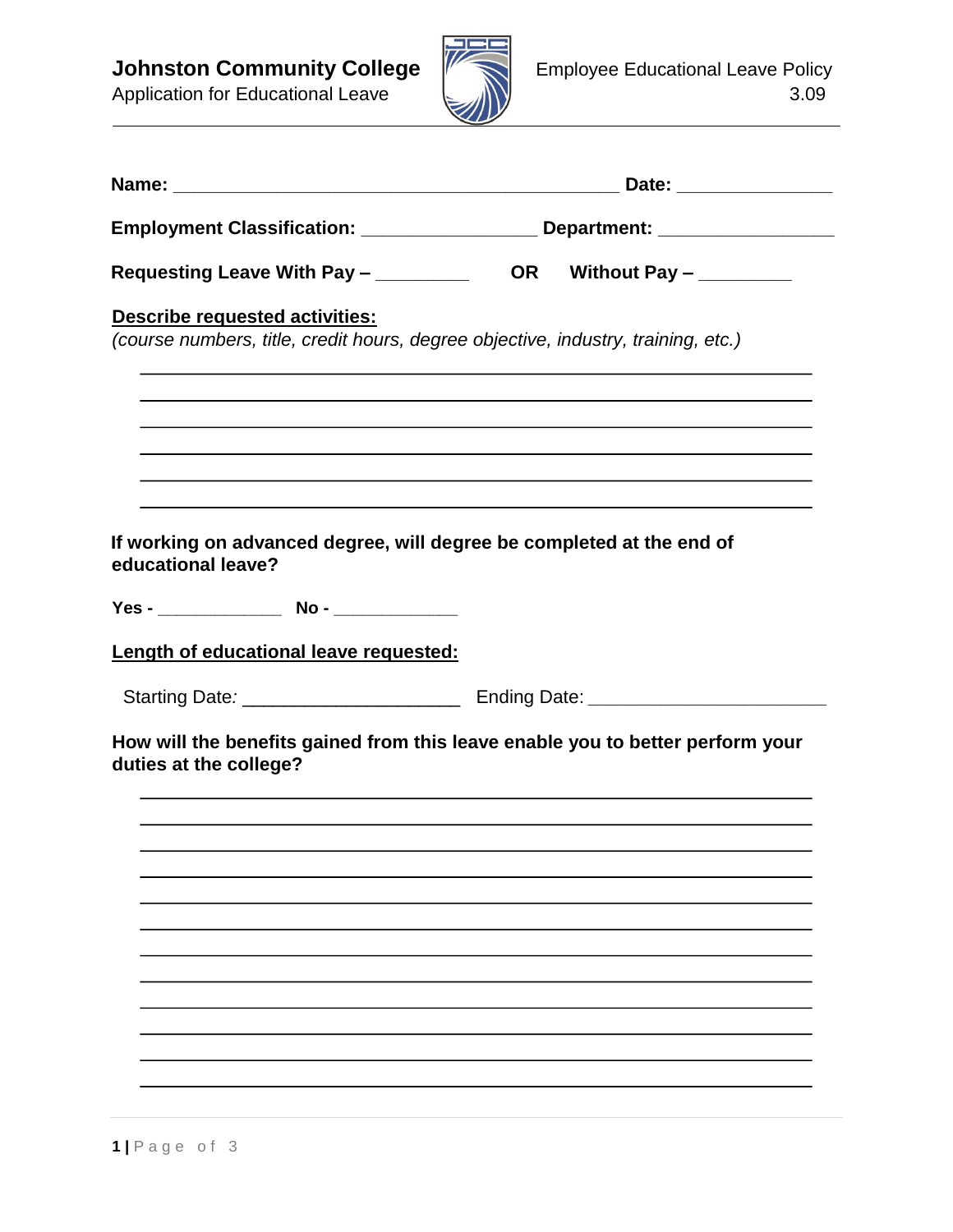

**Length of service at College: \_\_\_\_\_\_\_\_\_\_\_\_\_\_\_\_\_\_\_\_\_\_\_\_\_\_\_\_\_\_\_\_\_\_\_\_\_\_\_\_\_\_**

**How does the requested course or training meet your professional objectives?**

**What prior personal investment have you made in this endeavor?**  (time, money, etc.)

**I have read and understand the Employee Educational Leave policy #3.09 \_\_\_\_\_\_\_\_\_\_ (Initials)**

**I understand that if I terminate my employment with JCC within a year of receiving educational leave, I will be responsible for repaying the monetary value of educational leave received. \_\_\_\_\_\_\_\_\_ (Initials)**

| <b>Additional comments</b> |  |  |
|----------------------------|--|--|
|                            |  |  |

 **Employee's Signature \_\_\_\_\_\_\_\_\_\_\_\_\_\_\_\_\_\_\_\_\_\_\_\_\_\_\_ Date \_\_\_\_\_\_\_\_\_\_\_\_\_**